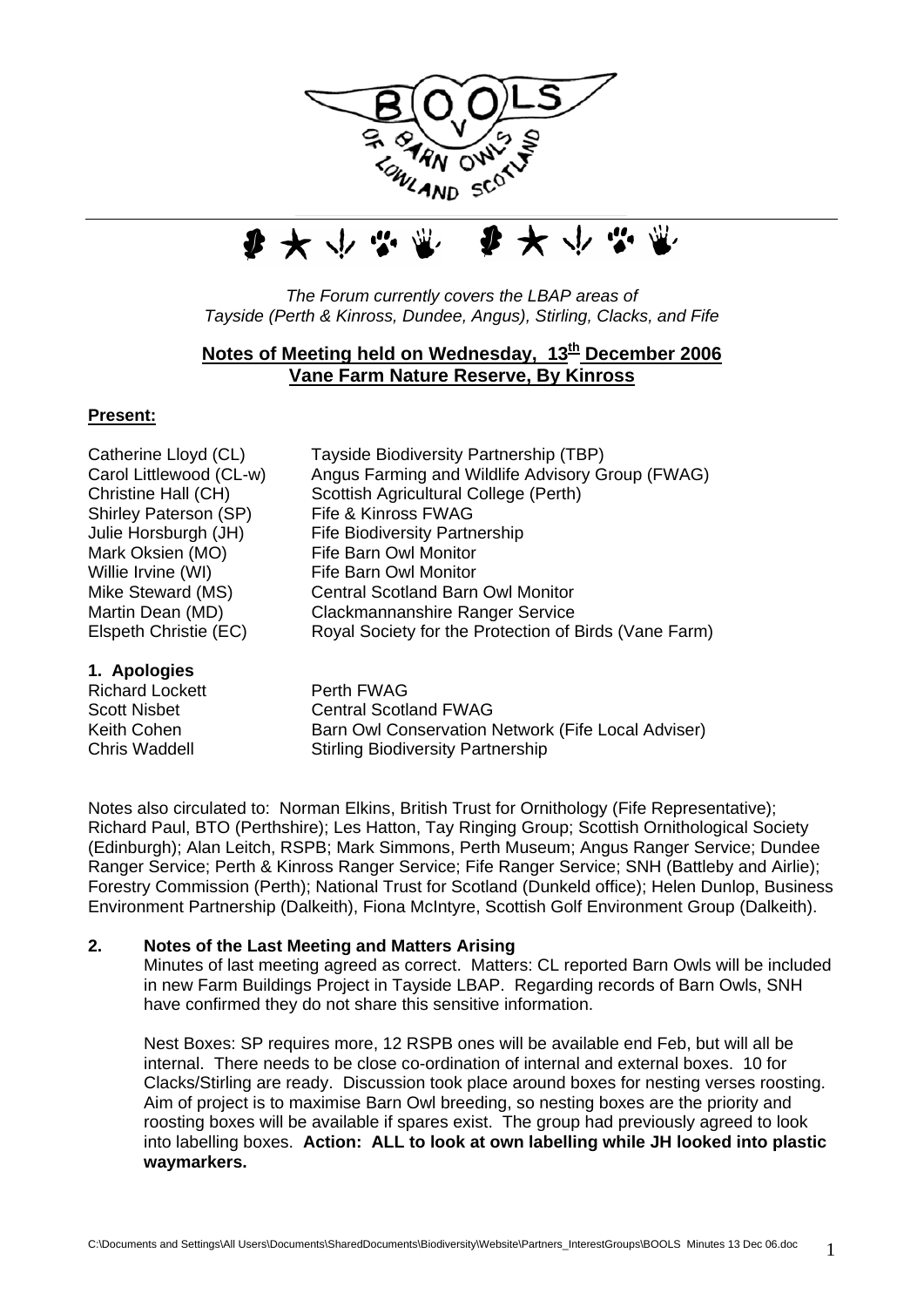Postcards: CL circulated comments, all comments discussed and agreed. CL will get cards printed with 4 LBAP area addresses on. They are to be made available to the public so the print run should be the maximum available for the money. **Action CL**  Poster: It was agreed a PDF would be made of the postcard for use as a poster, made available at postcard distribution points, to encourage takeup. **Action CL** 

Advice Note Template: all agreed and in use.

# **3. Funding Claims**

JH updated the group on the financial situation. All spending was on course, all invoices required by 14<sup>th</sup> January. There is likely to be a deficit in the second financial year, due to all LA's finding funding in this financial year and the RSPB matching funding being less than anticipated. However, this should be covered by cheaper RSPB costs and cheaper boxes. In addition JH was hoping to secure an additional £500 towards the project for spend by end March. All In Kind claims in asap. **Action: ALL to raise invoices.** 

# **4. Area Updates**

#### *Fife*

MO and WI reported of 6-7 pairs ringed only 2 pair had bred successfully, so believe its been a poor year. SP reported all 13 sites for Fife and Kinross had been visited, all have management plan templates, but awaiting boxes. 1 site had 2 owls in old steadings, hope to install boxes in case steadings get developed. 1 farm was already under development, but the architects had actually designed in provision for Barn Owls. Quality Assurance Schemes can limit oportunity for birds, need to lobby. Fife Ranger Service have arranged to do a volunteer day for Barn Owl Box Making, this will be used as a BOOLS social/photo event. **Action: SL to circulate architects contact. SL to confirm Social event details.** 

### *Perthshire*

RL has done a third of Perth visits, plans are currently being drawn up.

#### *Angus*

One final visit to do, others all complete and invoiced. Upland project visits still underway. The Tayside Barn Owl Newsletter will be out soon.

#### *Clackmannanshire*

SP made links with MS to establish some priorities from a 12 page list! SP will pick up and complete the outstanding visits. Criminal justice organisation are a good contact if getting boxes made up is difficult.

#### *Stirling*

MD had been out on site with MS for the Landfill Tax project, the Ranger Service erected the boxes, and will help with the new ones.

#### *RSPB Education*

EC confirmed that the education part of the project will start next term in Kinross High School, where they will make the boxes as part of the technology dept. Alva Academy is likely to be the school in Clacks**. Action : EC to co-ordinate the delivery of these boxes with SP**. There are likely to be security issues with the pupils involved going to the farms where the boxes are, so it is likely they will just visit local farms. RSPB have found £600 match funding from Russell Trust, which is great news. JH suggested Ballmullo Primary would be interested as the School in Fife. EC made a request for barn owl pellets, and any DVD/video of Barn Owl activities**. Action: EC to contact KC**.

#### **5. Forthcoming Plans**

The newsletters due are: Fife/Tayside: CW April/May 07 Clacks/Stirling: Dec/Jan 08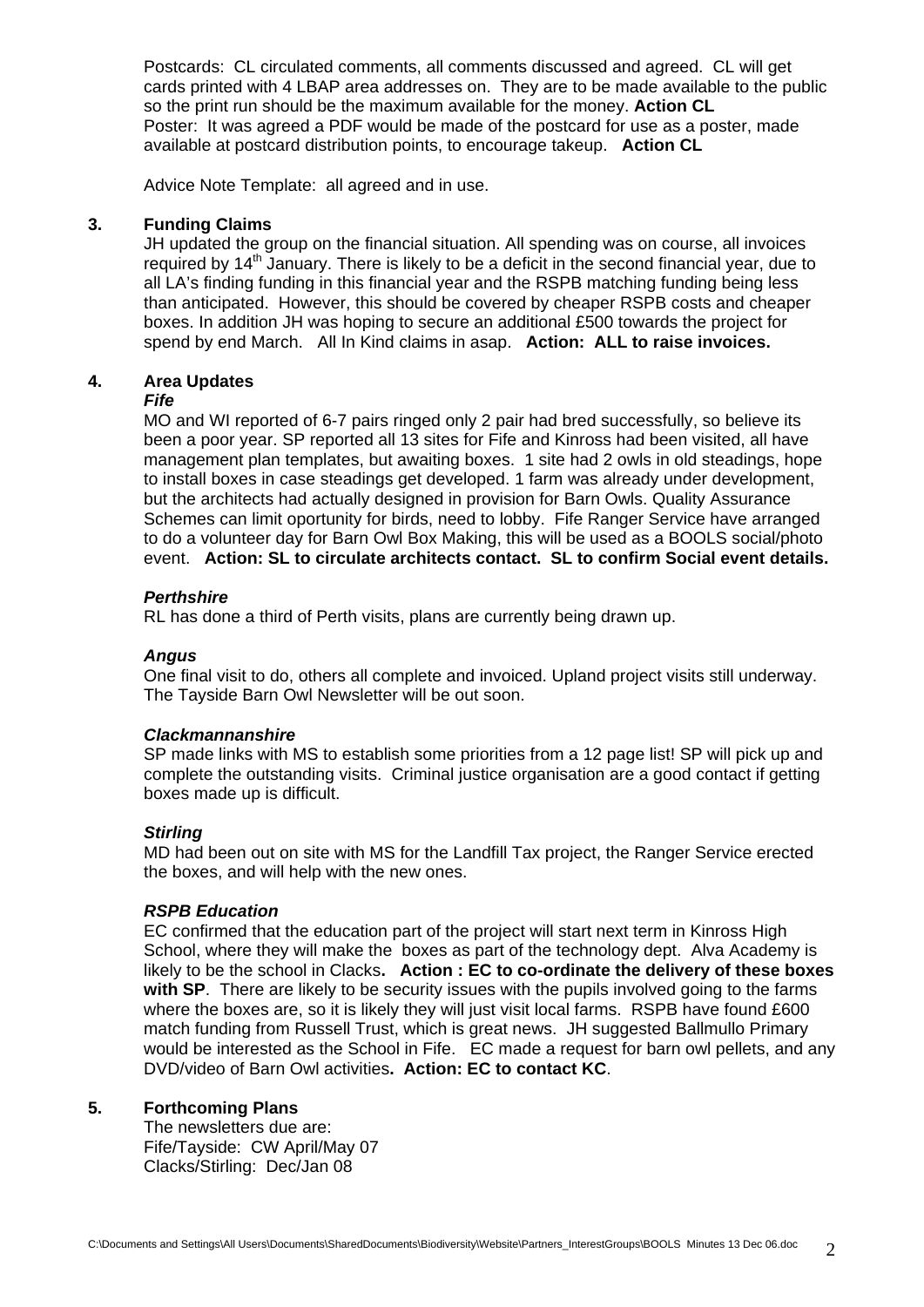## **6. Monitoring:**

A discussion took place regarding monitoring, as it was essential we had some way to establish the success of the project. It was agreed by the majority that monitoring every box would be very difficult, so monitoring a sample was the most practical. **Action: Each area to decide own monitoring method and implement.** 

### **7. Any Other Business**

CH asked if anyone had seen the new RSPB leaflet on Barn Owls, pointing out it was a nice leaflet and we might want to make comments; it's due out in the next few months. **Action CH to source copy and gather comments.** 

CL thanked the RSPB for providing the meeting room again at Vane Farm free of charge and to JH for offering to write up the minutes of the meeting.

#### **8. Date of Next Meeting**

10.30am, Wednesday, 31<sup>st</sup> January 2007. CL to check that the meeting room at Vane Farm will be available.

| Name                    | Organisation                                                 | <b>Contact Details</b>                   |
|-------------------------|--------------------------------------------------------------|------------------------------------------|
| <b>Tayside Area</b>     |                                                              |                                          |
| <b>Catherine Lloyd</b>  | Tayside Biodiversity<br>Partnership                          | tayside.biodiversity@ukf.net             |
| <b>Elspeth Christie</b> | <b>RSPB</b>                                                  | Elspeth.christie@rspb.org.uk             |
| Carol Littlewood        | <b>Angus FWAG</b>                                            | Angus@fwag.org.uk                        |
| <b>Richard Lockett</b>  | <b>Perth FWAG</b>                                            | perth@fwag.org.uk                        |
| <b>Christine Hall</b>   | <b>SAC</b>                                                   | c.hall@ed.sac.ac.uk                      |
| <b>Shirley Paterson</b> | Fife & Kinross FWAG                                          | Shirley.paterson@fwag.org.uk             |
| Alan Leitch (Angus)     | <b>Licensed Worker</b>                                       | alan.leitch@rspb.org.uk                  |
|                         |                                                              |                                          |
| <b>Fife</b>             |                                                              |                                          |
| Julie Horsburgh         | <b>Fife Biodiversity Partnership</b>                         | Julie.Horsburgh@fife.gov.uk              |
| <b>Elspeth Christie</b> | <b>RSPB</b>                                                  | Elspeth.christie@rspb.org.uk             |
| <b>Shirley Paterson</b> | Fife & Kinross FWAG                                          | Shirley.paterson@fwag.org.uk             |
| Mark Oksien             | <b>Licensed Worker</b>                                       | markoksien@btinternet.com                |
| Willie Irvine           | <b>Licensed Worker</b>                                       | $n/a - via$<br>markoksien@btinternet.com |
| <b>Keith Cohen</b>      | <b>Barn Owl Conservation</b><br>Network (Fife Local Adviser) | bats@keithcohen.co.uk                    |

#### **CONTACT DETAILS** *(please advise CL if there are additional names to add to this list)*